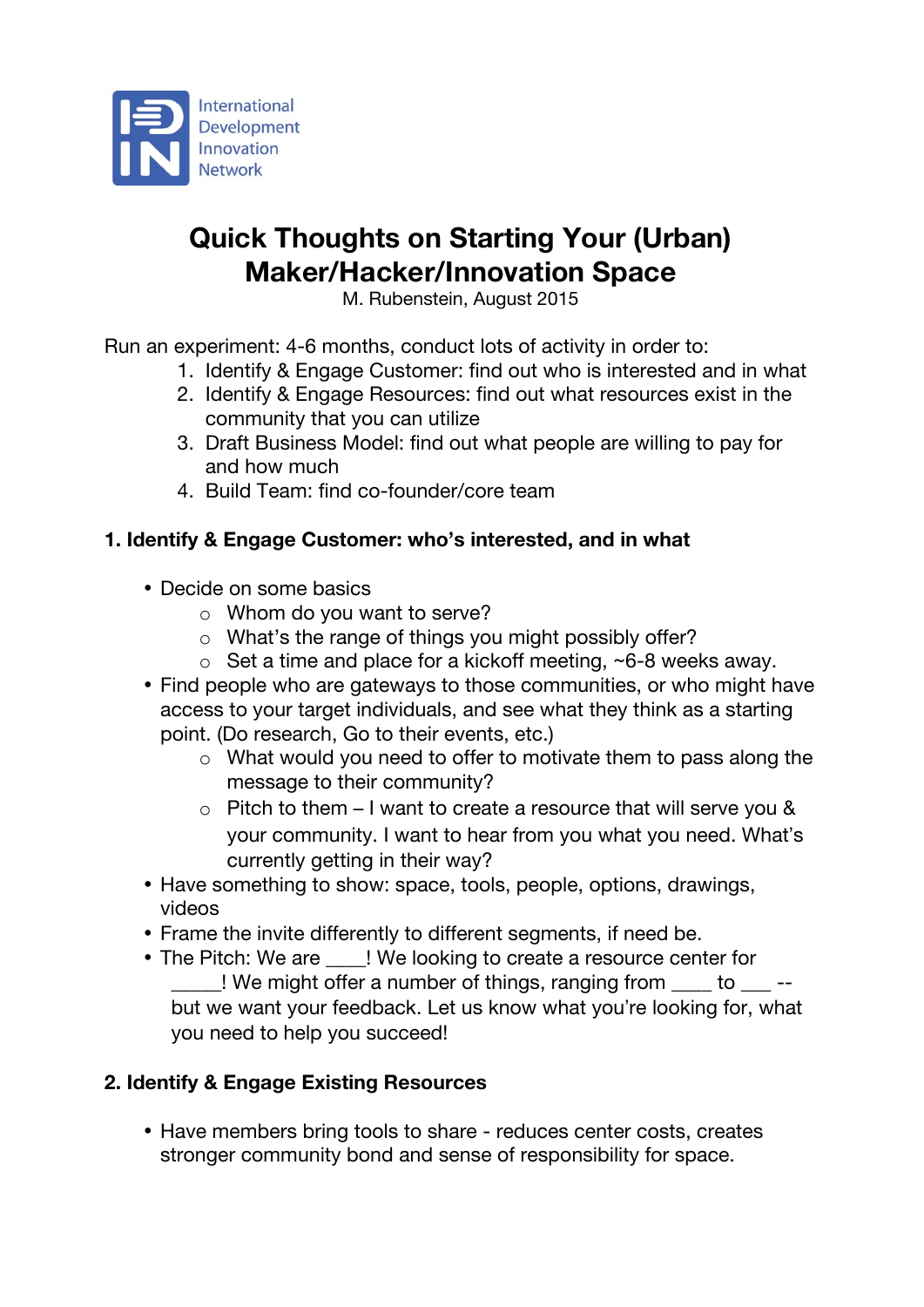- Get new community members to help paint/build/design space gives them sense of ownership, makes them want to bring their stuff and their friends.
- Get community members to teach classes they'll advertise to their own networks. This ties their success to your success.
	- o Asylum started by offering 60/40 split, instructor/institution, in order to incentivize people to teach there, and to recruit additional students. Then moved to 50/50 split 1 year later.
	- o Needs to be made clear it's an experiment, "what we'll start with", so they don't freak out when you change it later, if you have to.
- Find other events/groups that need space, offer for them to use your space for cheap/free for their existing activities.

## **3. Form Initial Business Model**

- 3 Models (Broadly Speaking)
	- o Community driven space (hackerspace, hobbyist makerspace)
		- Can be entirely volunteer run
		- Good for serving a very small community, a community without means, or if you can't find an entrepreneur to spearhead the business aspect
		- Can be an innovation driver, but not a powerful a job creator
	- o Business driven space, providing a specific service to people who need it for their business/job.
		- **EXECT** Less community driven, more service provider for a cost, e.g. TechShop
		- Requires a decent amount of capital investment and regular overhead, and a customer base with means to pay for the value
	- o Co-working space: few tools, basically providing internet and office infrastructure.
		- The amount of community engagement can vary here, from a purely pay-for-a-service approach to actively trying to foster a community of co-workers
		- Very low overhead, can be run by skeleton staff and still provide decent quality of service.
- Possible Offerings
	- o Classes/Workshops: one shot, weekend intensives, month-long multi-session, repeat often, collect feedback
		- $\blacksquare$  On-site use the center
		- Off-site bring it to them, usually schools
		- § Virtual video tutorials, Instructables
		- § Corporate Development team building, capacity-building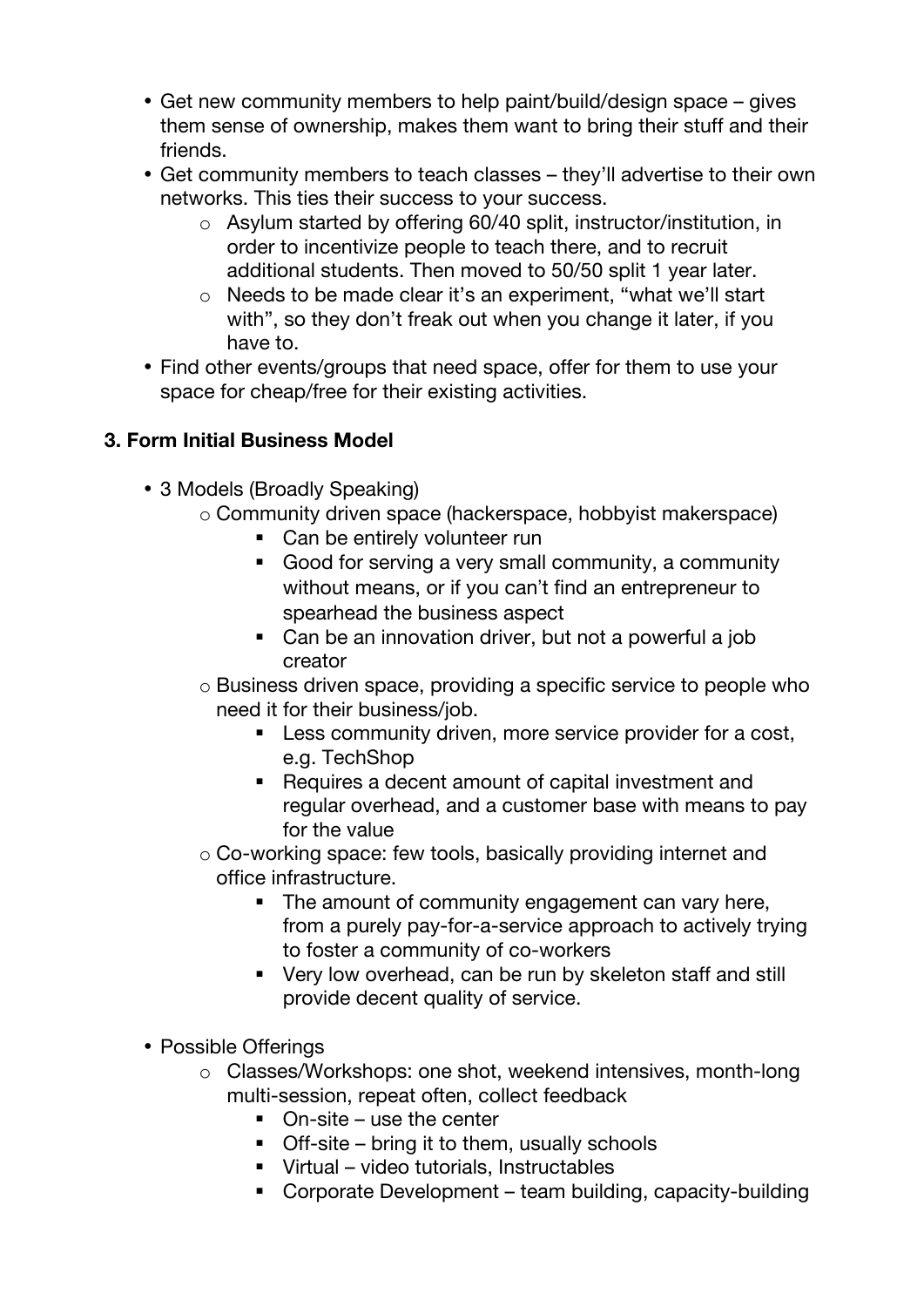- o Membership Access to space/tools
	- § You have things they need, that are not worth it for them to buy for themselves
- o Microstudio rental
	- **•** If they need private space near tools, and if you can offer it
- o Hourly space rental
	- For local groups, if meeting space is hard to come by, and if your space is open & presentable enough
- o Job Shop
	- People pay you (the company) to have things custom made for them. Works if you have tools and high-quality makers, looking for work
- o Job Placement
	- § You connect newly trained professionals with job opportunities, and companies with qualified candidates. Never heard of a makerspace trying this, but accelerators do it
- o Products for Market
	- As a company you have your own products that you're marketing. Seen people try it, not a great idea – you have one team trying to run two very different kinds of businesses.
- o Other events: collaborations with galleries, bars, etc. for entertainment events, charge for entry more than covers costs. Rare for this to be large revenue center for makerspaces.

#### • *Test Offerings early and adjust!*

- o Offer classes/space/events as soon as you can, with whatever limited resources are available
- o Be honest and clear about what product they're getting, don't pretend it's more than it is, they'll be disappointed
- o Add on with time as you can, increase prices as you increase quality of service/product
- Growth Planning
	- o Answer together with your team/community early the question "If someone gave you \$5 million, what would you do with it?", and plan accordingly
		- i.e. would you get all the fancy tools? Build your own building? Open up 5 locations? Give everything away for free?
		- Asylum grew in part because we needed to to pay the bills, in part because Gui wanted fancier tools – some people would have preferred to stay small and maintain less corporate vibe